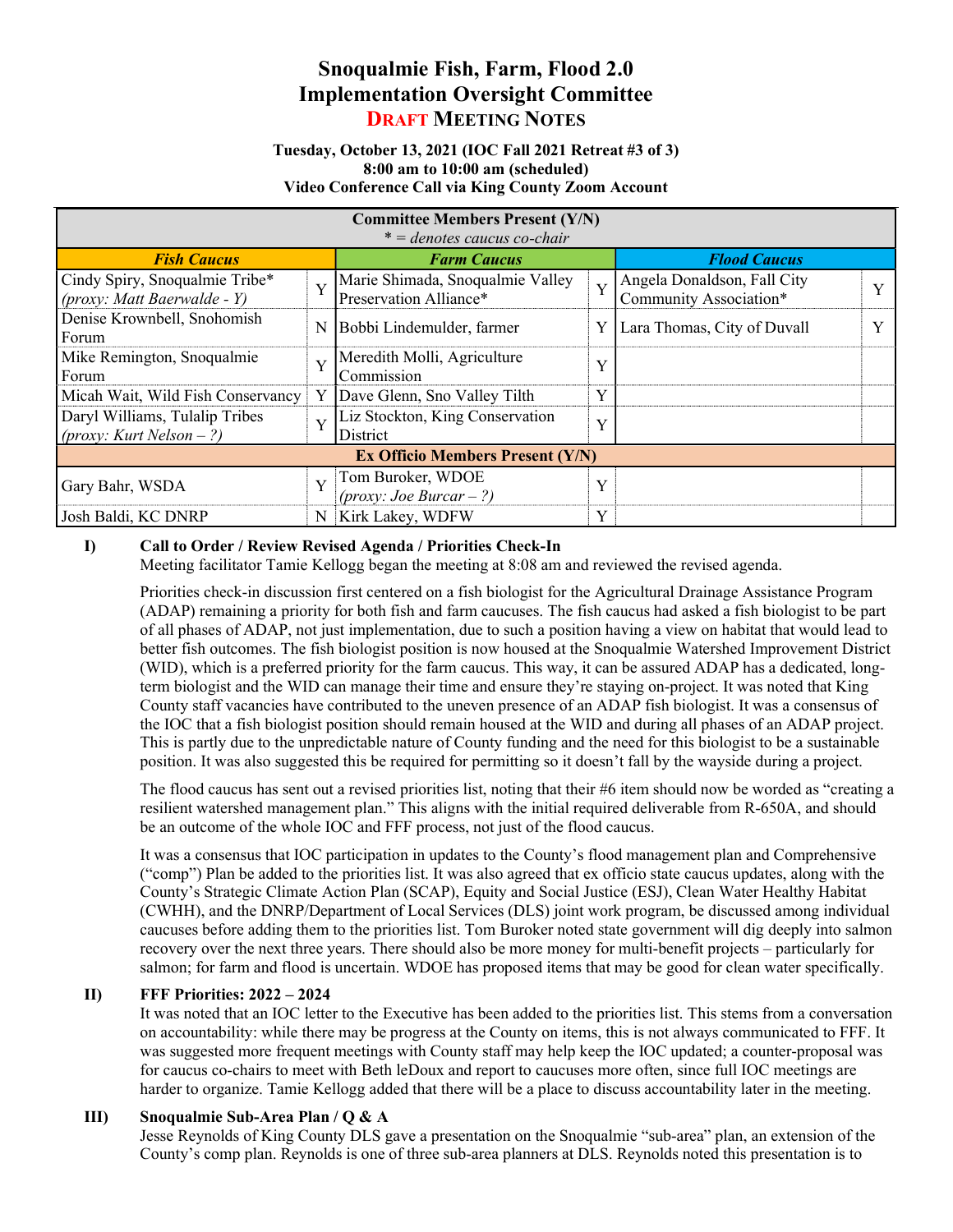introduce the sub-area planning process and community needs list, as well as discuss existing plans, programs, or data that should be explored.

The Snoqualmie Community Service Area (CSA) is essentially the entire watershed: 21.5K people in 900 square miles including the APD, but not incorporated cities or towns. DLS also confers with the Snoqualmie and Tulalip tribes. The sub-area plan is a 20-year forward-looking document intended to adopt a community vision and the policies to support that vision. The concept has been around for a few decades and focuses mostly on land use. This is mostly a reversion to pre-Growth Management Act (GMW) principles, which are more comprehensive in what can be covered, such as smaller unincorporated areas. Sub-area plan policies have the same writ as comp plan policies. They include SEPA impact reviews, community needs lists which inform the 2023-24 budget, and CSA work programs. Work programs convey County actions and priorities for the year and include service partnerships and agreements with agencies with internal mechanisms for implementation.

Community needs lists are prioritized lists of County projects to support the sub-area plan's vision. The current list is scheduled to go through public input starting in January and King County Council (KCC) review later in 2022. Community engagements will be tailored to each community. Common themes for input so far include but are not limited to: growth controls, traffic/road capacity, better transit and infrastructure, undergrounding power lines, parks and playgrounds, agricultural support, affordable housing, homeless camps, internet access, and flooding. Comments are no longer being accepted online but can be emailed to Reynolds.

Reynolds had three questions for the IOC:

- Q: What is the best way to engage with FFF; who wants to be on the stakeholder list? A: Announcements like this through caucus chairs to IOC members, people making sure they are subscribed to the FFF newsletter, and contacting Reynolds directly. The Snoqualmie Valley Preservation Alliance (SVPA) is setting up a meeting with Reynolds, and the Tulalip tribe would like to as well.
- Q: What specific plans, programs, or data should be explored? A: The agriculture strategic plan, and the 2022-2024 priorities list. The flood caucus is interested in housing, resilient infrastructure, and keeping Duvall connected. A lot of work on the agriculture and flood sides can be incorporated into this plan. The Snohomish salmon plan is very in line with CWHH; it would be a good idea to coordinate with the Snoqualmie Watershed Forum on this.
- Q: What are the lessons learned from a multi-objective pursuit like FFF? A: FFF priorities should be looked at to ensure both this and the sub-area plan can be met under the County's planning process.

IOC members also had several follow-up questions:

- Q: Is a housing needs assessment being done along with a housing action plan? A: A housing needs assessment would be done through the County's Department of Community and Human Services (DCHS) and not directly associated with the sub-area plan, but is something that should be looked at.
- Q: When will the County be ready to present to Valley cities? A: DLS has met with all Valley cities except Duvall. There could be presentations early next year, with the caveat that the sub-area plan is for unincorporated areas.
- Q: How is the County going to look at flood resiliency for roads including priorities/policies? A: We're exploring a connection with King County Roads. Under the GMA we don't get much road funding, but it is a concern we're aware of.
- Q: How would someone know about the online community input option? Will the community engagement sessions be an opportunity for new comment? How do you prioritize things? A: I'm sorry our communications team didn't reach you on the input website; send me your email. Content from the survey is the starting point for the community needs list and sub-area plan. That list is ongoing as far as the input we get, but the sub-area plan has defined areas we must transmit to KCC.
- Q: Will the agriculture strategic plan be part of the sub-area plan? A: The agriculture strategic plan is a separate project, but we should be coordinating.

# -- BREAK --

# IV) Next Steps to King County Comprehensive Plan

Tamie Kellogg asked if the IOC would like a full presentation on the comp plan from King County DLS. Consensus agreed; Kellogg said this presentation would be cued up as soon as possible.

It was also noted the IOC will get a chance to review the agriculture strategic plan in first quarter of 2022.

## V) Accountability

Tamie Kellogg led an IOC discussion on FFF accountability, centering on three questions: